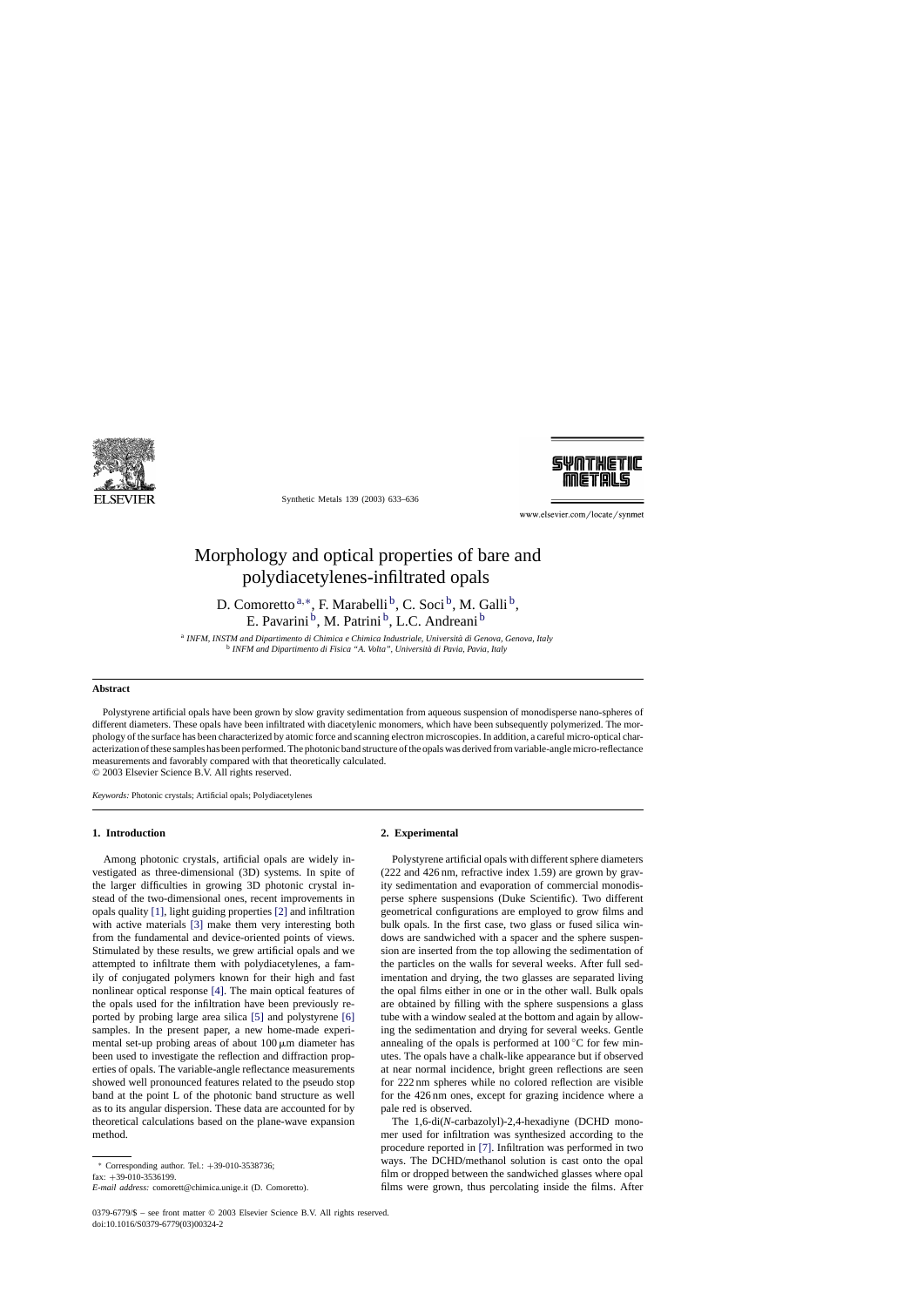<span id="page-1-0"></span>this process was recursively repeated, the impregnated films were left to spontaneously polymerize in standard laboratory conditions. The spontaneous polymerization process has been roughly monitored by the change in the color of the sample, being the monomer transparent and the polymer (polyDCHD) dark due to its absorption in the visible spectrum.

The opal surface is characterized by atomic force microscopy (AFM) by an Autoprobe CP-Research ThermoMicroscope. Non-contact-mode topography and topography error (defined as the difference between the cantilever height and the set-point position as obtained from the z-feedback loop) signal images are recorded. A Leo Stereoscan 440 by LEO Electron Microscopy Ltd. is used for scanning electron microscopy (SEM).

Variable-angle specular reflectance was measured in the 0.4–4 eV spectral range by means of a Fourier-Transform spectrophotometer Bruker IFS66. The light of a Xe arc-lamp was collimated and then focused to a spot of  $100 \mu m$  diameter on the sample surface. The sample was placed on an home-made  $\theta$ -2 $\theta$  goniometer, that allows incidence angles to be varied between 5 and 70◦, with an angular resolution of 1◦.

## **3. Results and discussion**

The complex morphology of the opal film surface has been previously discussed [\[6\].](#page-3-0) We summarize here the main results obtained. AFM images have shown three kinds of regions with different spheres packing: a triangular lattice, a square lattice and disordered regions. In the samples used for this study, the density of square packing regions seems to be lower with respect to those previously investigated [\[6\].](#page-3-0) Fig. 1 left shows an AFM topography image of the opal film surface grown with 222 nm spheres. A triangular packing of the spheres is observed in addition to several kind of defects like dislocations (right high corner, bottom), sphere vacancies (black holes), isolated spheres on the surface (white spheres in the middle) and stacking faults (left high corner). These

faults could be very detrimental for the optical response of the opals, but the analysis of the surface profile along the white line indicates the presence of a terrace with a small step (about 20 nm) with respect to the level of the other plane (Fig. 1, right panel). Light scattering effects induced by this roughness are not so strong to mask the photonic properties of the opal indicating the quite good quality of our systems. More important, as discussed below, is the relative rotation of the two domains separated by the stacking fault. Sphere vacancies are also observed as dips in the surface profile while the regular sphere disposition is responsible for the wavy profile.

A preliminary attempt to infiltrate the opal films was performed. As previously described two ways were chosen. First, we drop-coated the surface of the opal with a DCHD methanol solution and allowed its spontaneous polymerization. The results of this procedure are shown in [Fig. 2](#page-2-0) where a SEM image of a 426 nm spheres opals infiltrated with DCHD is reported. The polymer film seems to cover the opal in a quite homogeneous way, but it is difficult to establish the degree of monomer penetration inside the opal interstices. The second procedure consisted in filling the space between the two glasses where the opals were grown with the solution. In this case, poor results were obtained since all the cracks in the opal films become preferential percolation pathways for the solution without filling the sphere interstices. Further studies on the degree of opal infiltration with conjugated polymers and molecules are in progress.

Being the morphological properties of our opal films well understood, we performed a detailed optical analysis of the samples. In our previous papers, we investigated the transmittance and reflectance properties of both polystyrene and silica opals by using large area (about  $1 \text{ cm}^2$ ) light probes of a standard spectrophotometer beam [\[5,6\]. A](#page-3-0)s a matter of fact, the spectra clearly showed a strong feature and, by varying the incidence angle, its dispersion. This fact can be easily understood by means of the photonic band structure calculated for a face-centered-cube (fcc) close packed spheres lattice ([Fig. 3, l](#page-2-0)eft panel), which predicts a pseudo stop band at the L (1 1 1) point of the Brillouin zone. This point corresponds



Fig. 1. Left panel: AFM topography image of a 6.7  $\mu$ m  $\times$  6.7  $\mu$ m surface of an opal film with 222 nm spheres. The white line indicates the region where the height profile (right panel) is recorded.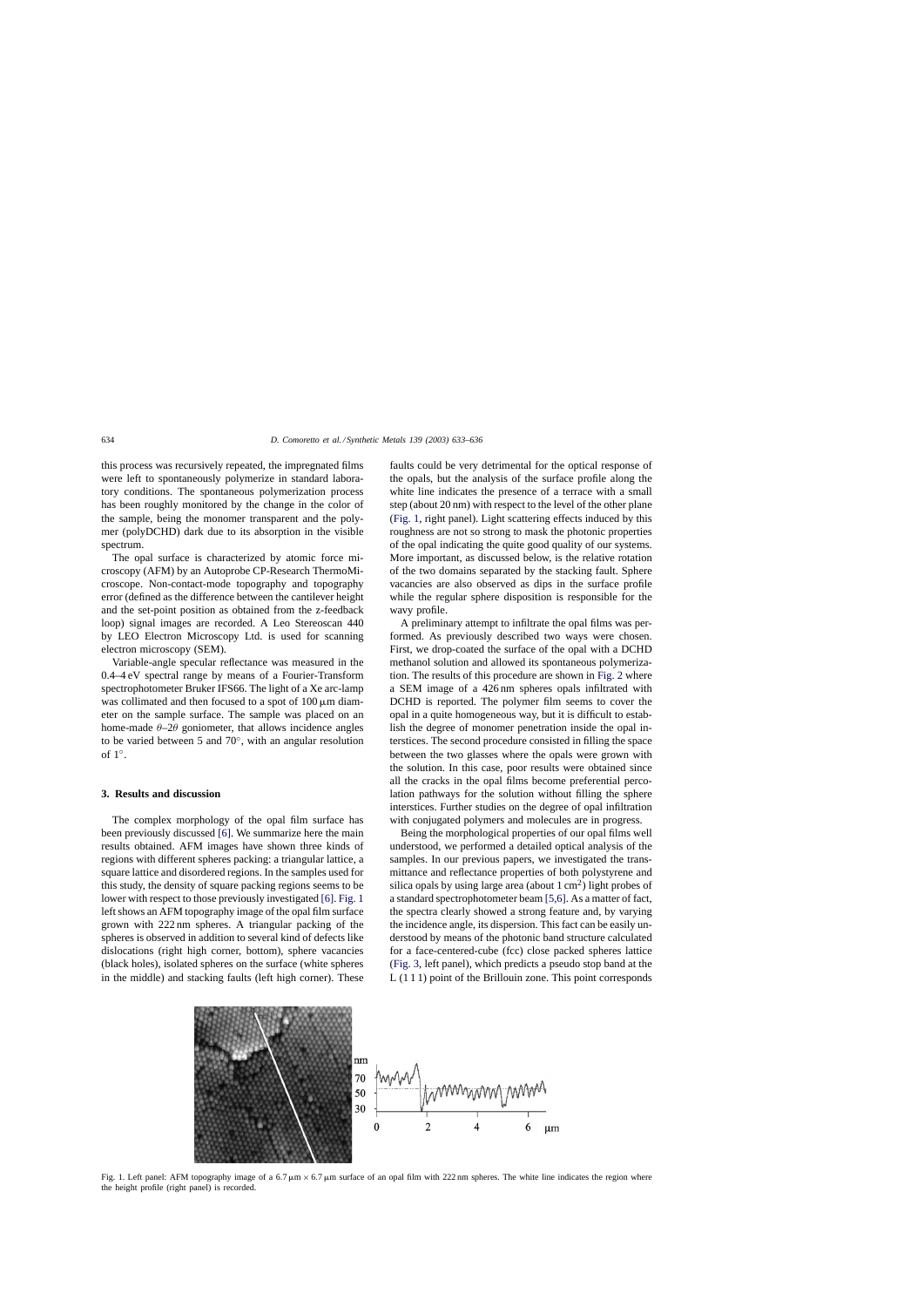<span id="page-2-0"></span>

Fig. 2. SEM images of a 426 nm opal infiltrated with polyDCHD. The black bar is  $2 \mu m$  long.

to a surface with triangular packing of the spheres as experimentally observed in the surface of the samples [\(Fig. 1\).](#page-1-0) Moreover, by reducing with a diaphragm the dimension of the probing spot to  $1 \text{ mm}^2$ , an improvement of the intensity and a reduction of the bandwidth of the photonic spectrum was achieved indicating that the smaller spot allows the selection of more ordered regions of the sample [\[6\].](#page-3-0) This observation stimulated further work in the field and allowed to set-up a new experimental facility, which allows to probe areas as small as  $100 \mu m$  diameter over a broad spectral range. Even though much smaller probing area where recently used to investigate the optical response of opals [\[8\], o](#page-3-0)ur set-up has



Fig. 3. Left panel: Photonic band structure calculated for 426 nm polystyrene spheres assembled in a close-packed fcc lattice (opal). Right panel: Variable-angle micro-reflectance measurements of a 426 nm polystyrene opal film.